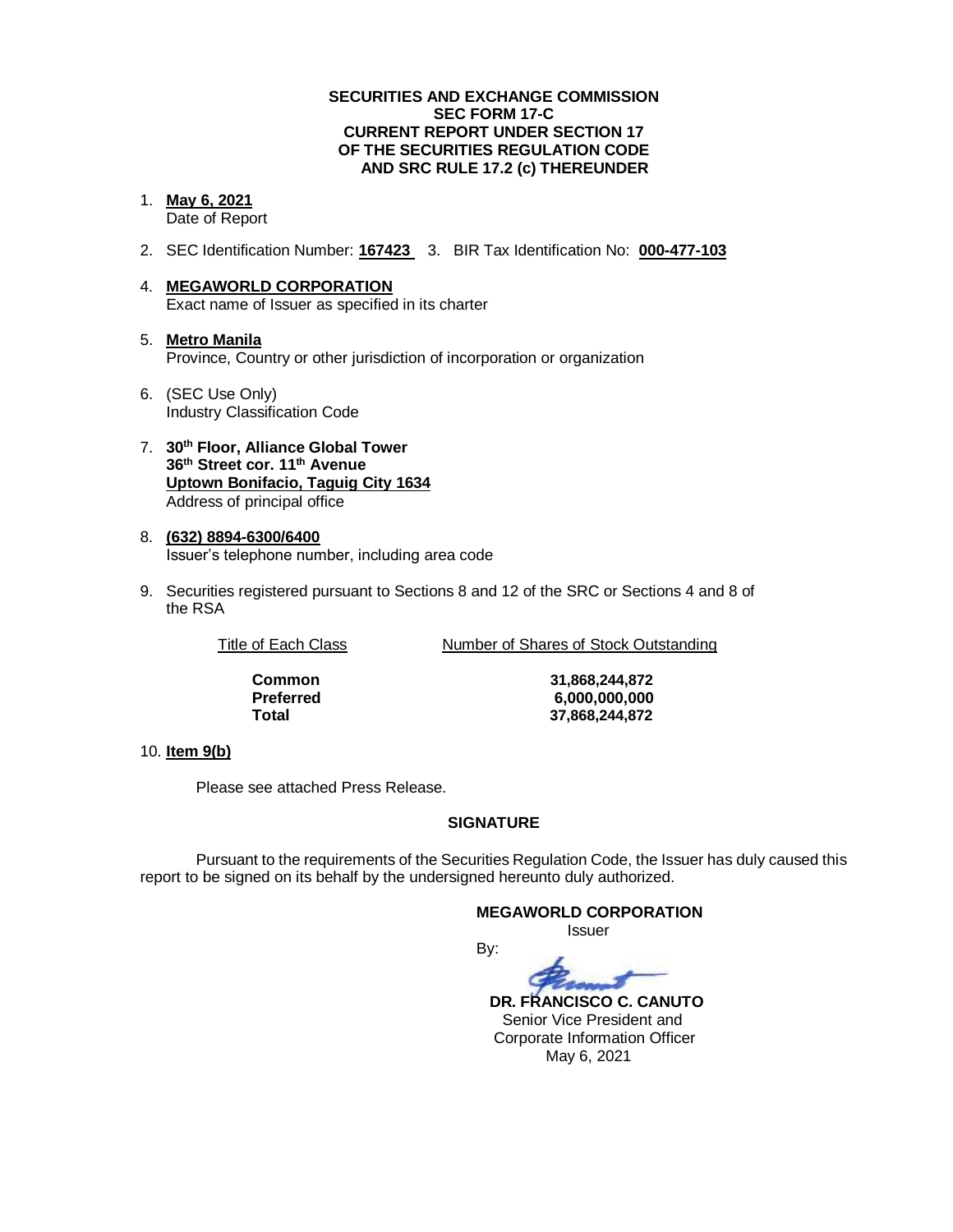

## **MEGAWORLD SETS ASIDE P36-B FOR CAPITAL SPENDING THIS YEAR**

*Company to launch residential projects in key provincial townships worth P8.3-B; set to turn over almost 4,000 residential units this year*

*MANILA, Philippines, May 6, 2021 –* Township developer Megaworld is allocating P36-billion for capital spending this year, as it realigns project developments with the restrictions brought about by the strict quarantine measures that affect construction movements as well as demand for residential properties especially in Metro Manila.

This year's capital expenditure (CAPEX) is 29% higher than the P27.9-billion actual spending last year. Around 76% will be allocated for real estate developments, particularly on the construction of new residential properties, while the remaining 24% will be for investment properties. No amount has been allocated for landbanking initiatives.

"We remain cautious and prudent with our spending as we are still observing how the vaccination program will progress and where this pandemic will be leading us in the next few months. This is a very targeted CAPEX program aimed at optimizing the use of our available cash during this time," says Kevin L. Tan, chief strategy officer, Megaworld.

This year, the company is launching four (4) residential projects, particularly in its key provincial townships at Maple Grove in Cavite, Capital Town in Pampanga, Iloilo Business Park in Iloilo City, and The Upper East in Bacolod City.

These new residential projects are expected to generate around P8.3-billion in sales.

During the year, the company is also turning over almost 4,000 units and lots from its completed residential developments across the country with a total value of around P60 billion.

These residential projects for turnover are in Uptown Bonifacio, McKinley Hill, McKinley West, Eastwood City, Westside City, Capital Town Pampanga, Iloilo Business Park, and Makati City.

"We look forward to eased restrictions by second half of the year. It's still wait and see as of this time, but we are optimistic that the domestic economy will bounce back fast once all of these strict quarantine measures are lifted," adds Tan. ###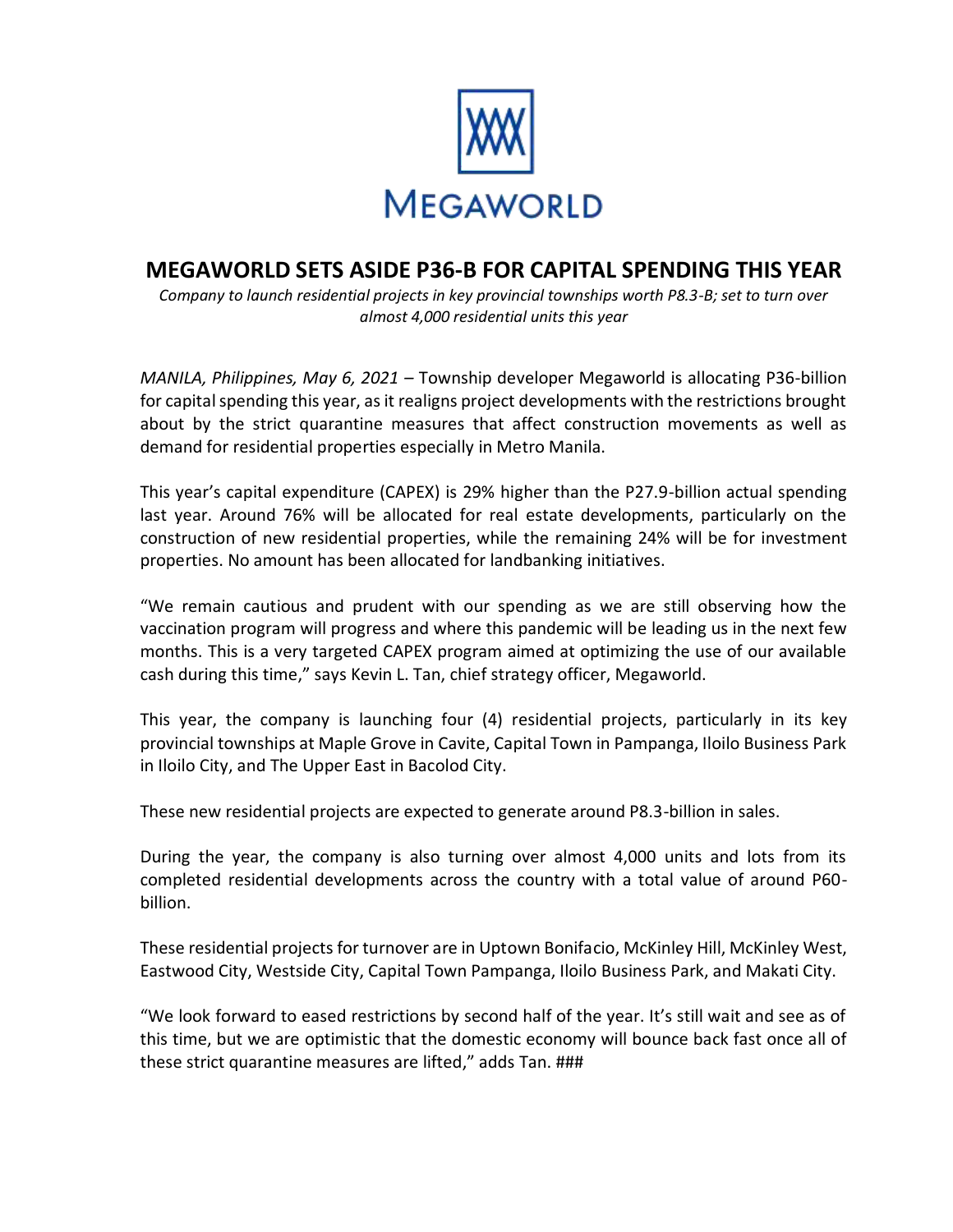## **SECURITIES AND EXCHANGE COMMISSION SEC FORM 17-C**

#### **CURRENT REPORT UNDER SECTION 17 OF THE SECURITIES REGULATION CODE AND SRC RULE 17.2(c) THEREUNDER**

| 1. Date of Report (Date of earliest event reported)<br>May 6, 2021                                                                                                     |                                                                             |  |
|------------------------------------------------------------------------------------------------------------------------------------------------------------------------|-----------------------------------------------------------------------------|--|
| 2. SEC Identification Number                                                                                                                                           |                                                                             |  |
| 167423                                                                                                                                                                 |                                                                             |  |
| 3. BIR Tax Identification No.                                                                                                                                          |                                                                             |  |
| 000-477-103                                                                                                                                                            |                                                                             |  |
| 4. Exact name of issuer as specified in its charter                                                                                                                    |                                                                             |  |
| <b>MEGAWORLD CORPORATION</b>                                                                                                                                           |                                                                             |  |
| 5. Province, country or other jurisdiction of incorporation                                                                                                            |                                                                             |  |
| Metro Manila                                                                                                                                                           |                                                                             |  |
| 6. Industry Classification Code(SEC Use Only)                                                                                                                          |                                                                             |  |
| 7. Address of principal office<br>30th Floor, Alliance Global Tower 36th Street cor. 11th Avenue Uptown Bonifacio,<br><b>Taguig City</b><br><b>Postal Code</b><br>1634 |                                                                             |  |
| 8. Issuer's telephone number, including area code                                                                                                                      |                                                                             |  |
| (632) 8894-6300/640                                                                                                                                                    |                                                                             |  |
| 9. Former name or former address, if changed since last report                                                                                                         |                                                                             |  |
| N/A                                                                                                                                                                    |                                                                             |  |
| 10. Securities registered pursuant to Sections 8 and 12 of the SRC or Sections 4 and 8 of the RSA                                                                      |                                                                             |  |
| <b>Title of Each Class</b>                                                                                                                                             | Number of Shares of Common Stock Outstanding and Amount of Debt Outstanding |  |
| Common                                                                                                                                                                 | 31,868,244,872                                                              |  |
| Preferred                                                                                                                                                              | 6,000,000,000                                                               |  |
|                                                                                                                                                                        | 11. Indicate the item numbers reported herein                               |  |
| Item $9(b)$                                                                                                                                                            |                                                                             |  |

The Exchange does not warrant and holds no responsibility for the veracity of the facts and representations contained in all corporate disclosures, including financial reports. All data contained herein are prepared and submitted by the disclosing party to the Exchange, and are disseminated solely for purposes of information. Any questions on the data contained herein should be addressed directly to the Corporate Information Officer of the disclosing party.